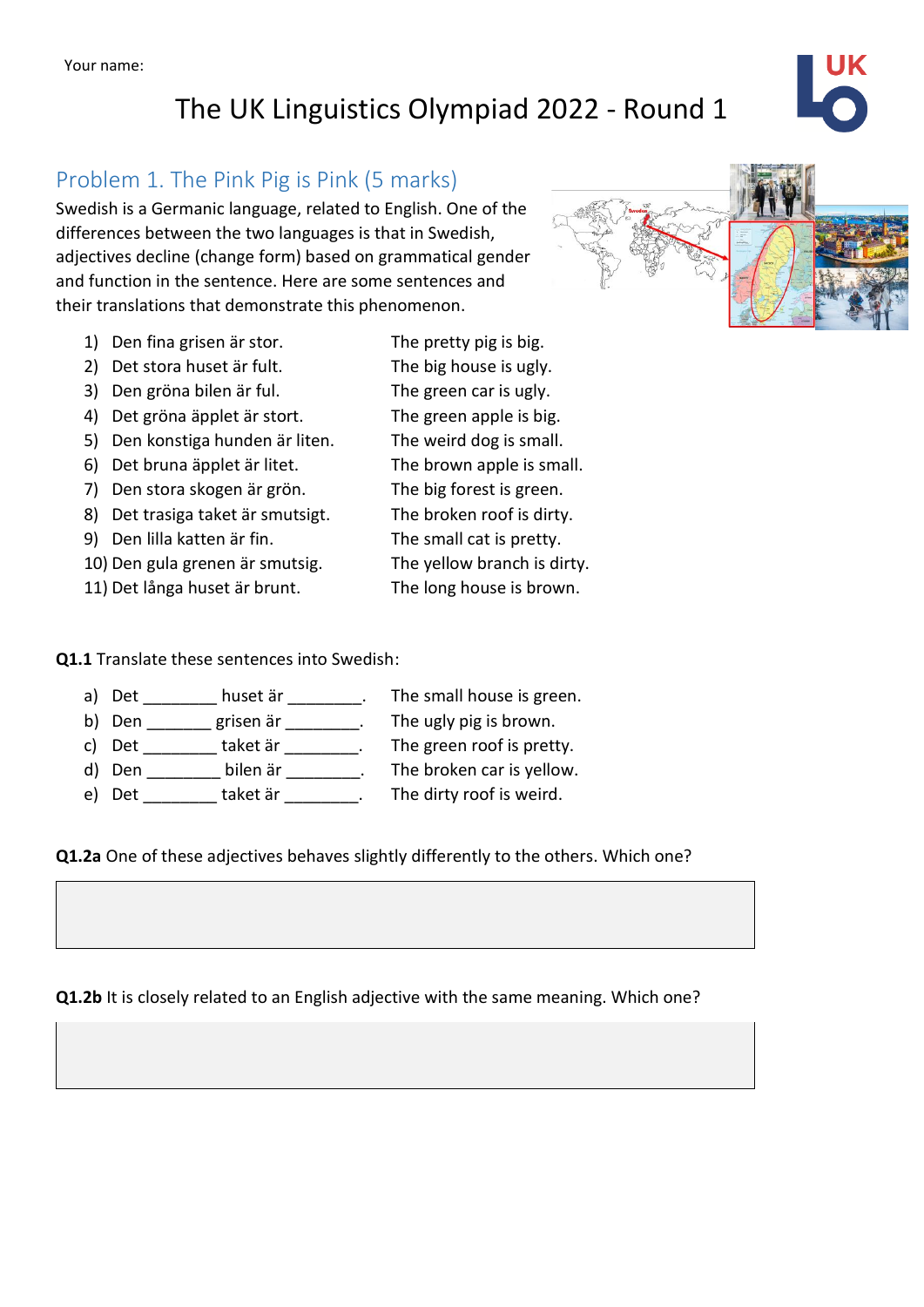# The UK Linguistics Olympiad 2022 - Round 1



### Solution and marking.

#### Scoring: (max 12)

| • Q1.1: 1 per correct word | $\lceil \max 10 \rceil$  |
|----------------------------|--------------------------|
| $\bullet$ Q1.2: 1 point    | $\lfloor \max 1 \rfloor$ |
| $\bullet$ Q1.3: 1 point    | $\lceil \max 1 \rceil$   |

#### Q1.1

| a) Det lilla huset är grönt.       | The small house is green. |
|------------------------------------|---------------------------|
| b) Den fula grisen är brun.        | The ugly pig is brown.    |
| c) Det gröna taket är fint.        | The green roof is pretty. |
| d) Den trasiga bilen är gul.       | The broken car is yellow. |
| e) Det smutsiga taket är konstigt. | The dirty roof is weird.  |

Q1.2a One of these adjectives behaves slightly differently to the others. Which one? **Liten – litet – lilla** [accept any of these forms]

Q1.2b It is closely related to an English adjective with the same meaning. Which one? **Little**